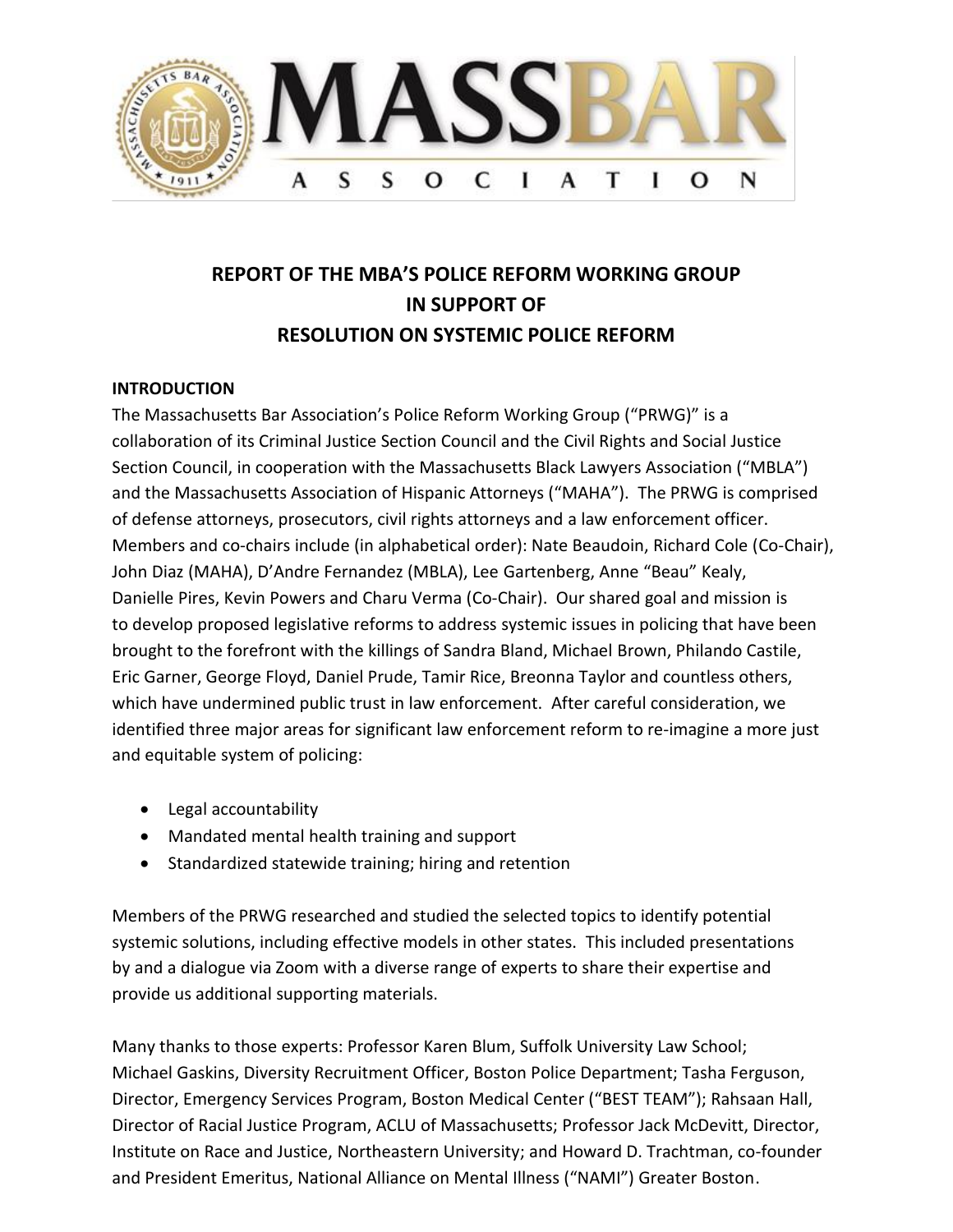# **REPORT OF THE MBA'S POLICE REFORM WORKING GROUP IN SUPPORT OF RESOLUTION ON SYSTEMIC POLICE REFORM**

**RESOLVED, That the Massachusetts Bar Association ("MBA"), which has long supported equal justice, due process, racial equality, and the rule of law as guaranteed by the United States Constitution and the Massachusetts Constitution and its Declaration of Rights, reaffirms its support for the protection of Constitutional and civil rights, racial justice and the rights of individuals to receive proper redress in the Courts. Accordingly, the MBA urges the Legislature to adopt the following principles set forth in this Resolution in enacting vital systemic police reform legislation aimed at promoting law enforcement accountability, supporting officer wellness and service-oriented policing, eradicating racial injustice, protecting the civil liberties of persons with mental illness, and providing full and fair consideration for those who suffer harm from unlawful policing practices. The MBA also urges the Legislature to appropriate the necessary funds and resources to achieve these essential police reforms.**

#### **1) Replacing Qualified Immunity for Law Enforcement Officers**

**Eliminate the judicially-created defense of qualified immunity for law enforcement officers and replace it with a different standard that only provides a defense when the defendant officer is able to establish that their actions or failure to act, under color of law, was objectively reasonable and taken in good faith.**

#### **RATIONALE**

The defense of qualified immunity is not found in the federal civil rights statute, 42 U.S.C. 1983, or any other federal or Massachusetts state statute. It is a judicially created defense. The defense stems from a 1961 incident of systemic racism. See Pierson v. Ray, 386 U.S. 547 (1967). In Harlow v. Fitzgerald, 457 U.S. 800 (1982), the U.S. Supreme Court used the term "qualified immunity" for the first time. Since Harlow, the courts have taken an increasingly expansive view of qualified immunity. For example, the Supreme Court has decided that a judge, rather than a jury, should decide the issue of qualified immunity, thereby making it more difficult for plaintiffs to bring their cases before a jury. Anderson v. Creighton, 483 U.S. 635, 650 (1987).

The U.S. Supreme Court has mandated a two-step analysis to be used in civil rights cases, making it more difficult for victims of such violations to seek redress. The two-step process requires courts to decide, as a preliminary matter, whether: (1) the plaintiff articulated a violation of a constitutional right; and (2) if so, whether the right was clearly established at the time of the defendant's alleged misconduct. The courts have also taken a very narrow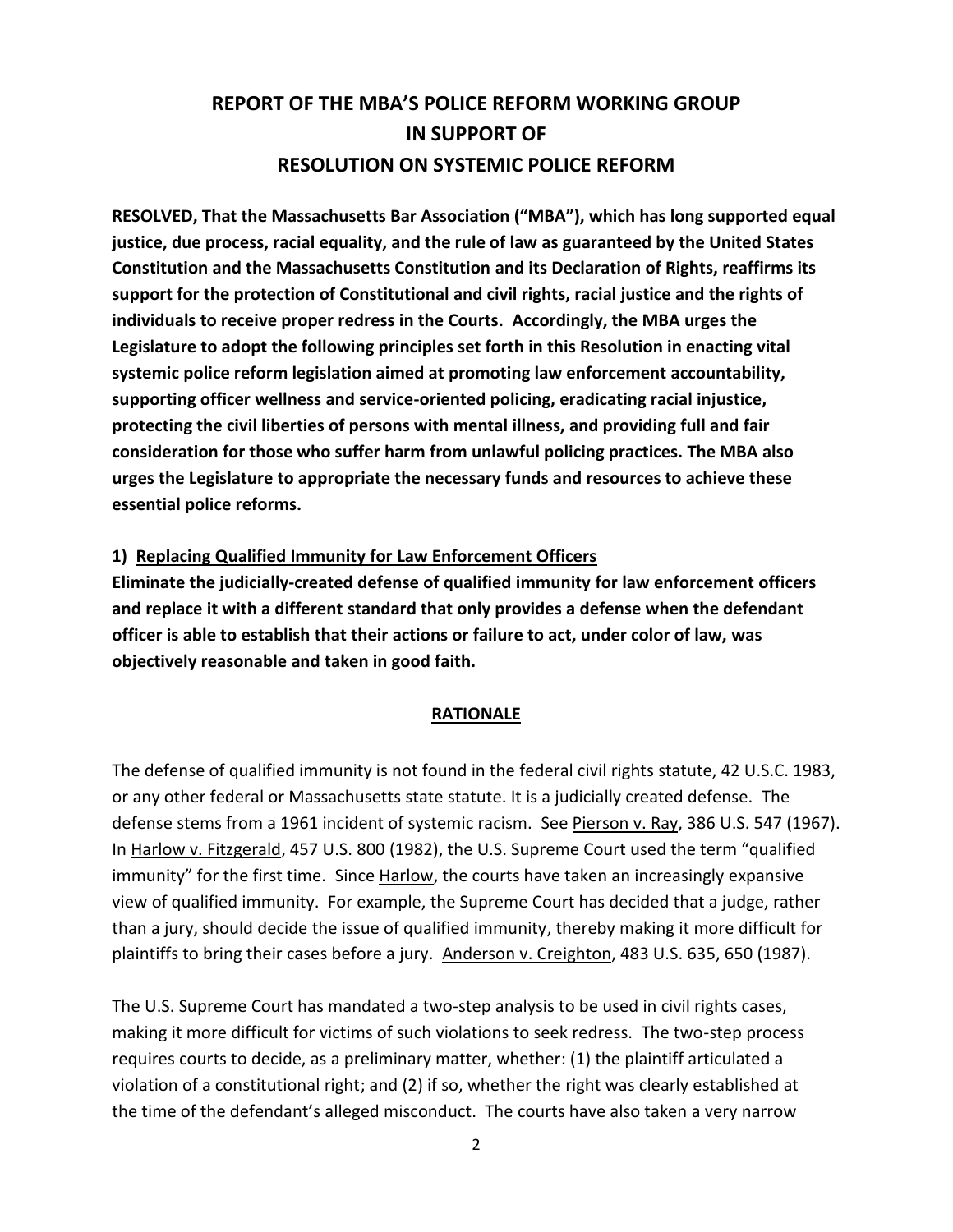view of what it means for a constitutional violation to be "clearly established." In a 2018 law review article, Professor Karen Blum of Suffolk University Law School found that the Supreme Court had confronted the issue of qualified immunity in over thirty cases, with the plaintiff prevailing in only two.<sup>1</sup> Professor Joanna Schwartz, who has written extensively on the subject, stated that, "the doctrine provides unnecessary protection to police officers who are indemnified for their wrongdoing in the overwhelming majority of cases."<sup>2</sup>

The proposed statutory change would significantly improve plaintiffs' likelihood of prevailing and obtaining monetary relief against officers for misconduct in a civil rights lawsuit under state law. Importantly, this proposed legislative change not only establishes a much fairer standard for courts and juries to evaluate civil rights violations by law enforcement officers, it would also shift the burden of proof to a defendant officer to establish that their actions or failure to act "was objectively reasonable and taken in good faith," rather than requiring that the plaintiff establish that the alleged constitutional violation was "clearly established," as presently defined by the courts.

## **2) Amending the Massachusetts Civil Rights Act**

**Amend the Massachusetts Civil Rights Act, M.G.L. Chapter 12, §§ 11H and 11I, by adding language that provides individuals the same ability to sue for violations of rights under color of law guaranteed by the United States or Massachusetts Constitutions or federal or state law, as provided in 42 U.S.C § 1983.** 

## **RATIONALE**

M.G.L. Chapter 12, §§ 11H and 11I, also referred to as the Massachusetts Civil Rights Act ("MCRA"), is often considered the Massachusetts equivalent to 42 U.S.C. § 1983, the federal civil rights law. It is not. The Massachusetts Supreme Judicial Court contributed to this misunderstanding by stating that the MCRA was meant to be coextensive with 42 U.S.C. § 1983. See Redgrave v. Boston Symphony Orchestra, 399 Mass 93 (1987). Coextensive is commonly defined as extending over the same space or time, corresponding exactly in extent, or equal to. As discussed below, however, the MCRA does not provide the same rights as 42 U.S.C. § 1983, and the difference is substantial.

The primary genesis for enacting the MCRA in 1979 was the growing concern over acts of racially motivated violence that were occurring with increasing frequency in Massachusetts. See Batchelder v. Allied Stores, Inc, 393 Mass. 819, 822-823 (1985). The racial violence at

<sup>&</sup>lt;sup>1</sup> Karen Blum, "Qualified Immunity: Time to Change the Message," 93 Notre Dame L. Rev. 1887 (2018).

 $2$  Joanna Schwartz, "Police Indemnification," 89 N.Y. L Rev. 885 (2014).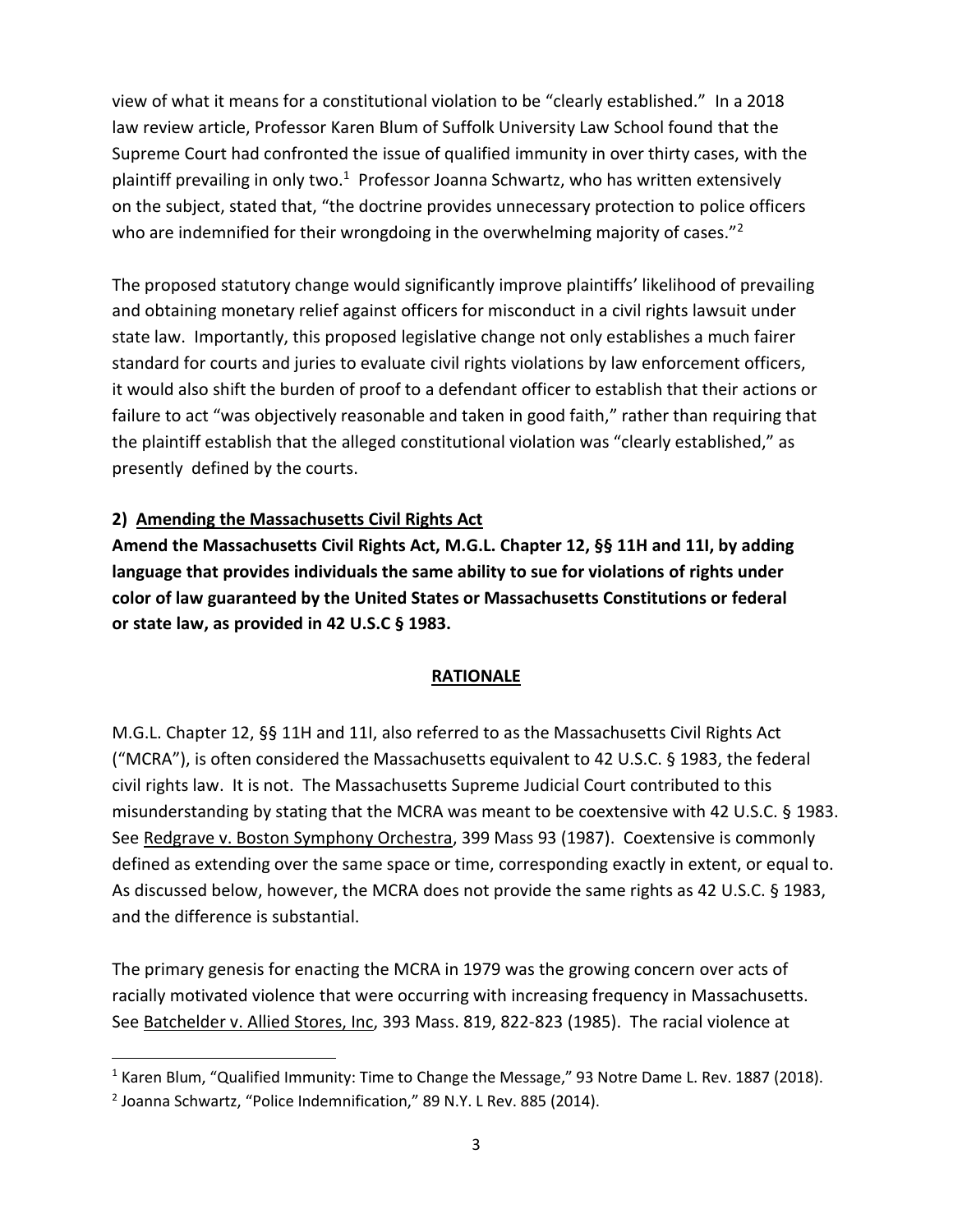that time was connected to the desegregation of the Boston Public Schools and Black families moving into predominantly white neighborhoods in Boston.

One of the two civil components of the MCRA, M.G.L. Chapter 12, § 11H was directed primarily at enabling the Attorney General to obtain civil rights injunctions against civil rights perpetrators of bias-motivated violence, harassment or intimidation. The other civil component of the MCRA, M.G.L. Chapter 12, § 11I, was enacted to provide a civil remedy for individuals against public officials or private persons who interfere with that individual's rights secured by the United States or Massachusetts Constitutions or federal or state law.

In one respect the MCRA provides a broader right than 42 U.S.C. § 1983, which requires the alleged bad actor to have acted under color of law. In contrast, the MCRA does not require that the defendant acted under color of law.

However, importantly here, the MCRA requires that the Attorney General or an individual plaintiff overcome a significant additional hurdle when seeking a civil legal remedy under the MCRA against a law enforcement officer engaged in an unlawful police practice under color of law. Unlike 42 U.S.C. § 1983, both MCRA Sections, 11H and 11I, require that a violation involve "threats, intimidation or coercion." As a series of state court decisions have demonstrated, a direct violation of a person's constitutional or civil rights is not sufficient to prevail under the MCRA. See for e.g., Longval v. Commissioner of Corrections, 404 Mass. 325, 333 (1989); Layne v. Supt. Mass. Correctional Inst. Cedar Junction, 406 Mass. 156, 158 (1989). Therefore, if a law enforcement officer unlawfully shoots and murders a civilian, without "threats, intimidation or coercion," the victimized plaintiff would not have a civil legal remedy under the MCRA.

As proposed, the amended MCRA would eliminate this almost impossible roadblock for the Attorney General and those persons seeking redress under state law for violations of their civil rights under color of law. By doing so, it would more effectively protect victims' rights and prevent police misconduct. it would also make the MCRA more consistent with the rights protected under 42 U.S.C. § 1983 for claims against persons acting under color of law, while maintaining the right under the MCRA to bring claims against private persons.

#### **3) Decertifying Massachusetts Law Enforcement Officers**

**(A) Establish an independent "Police Officer Standards and Accreditation Committee" with the power to revoke, temporarily or permanently, the certification of any law enforcement officer in the Commonwealth. The Committee should include appointed members who represent the broad range of Massachusetts stakeholders with expertise in law enforcement practices, including members from the civil rights advocacy community.**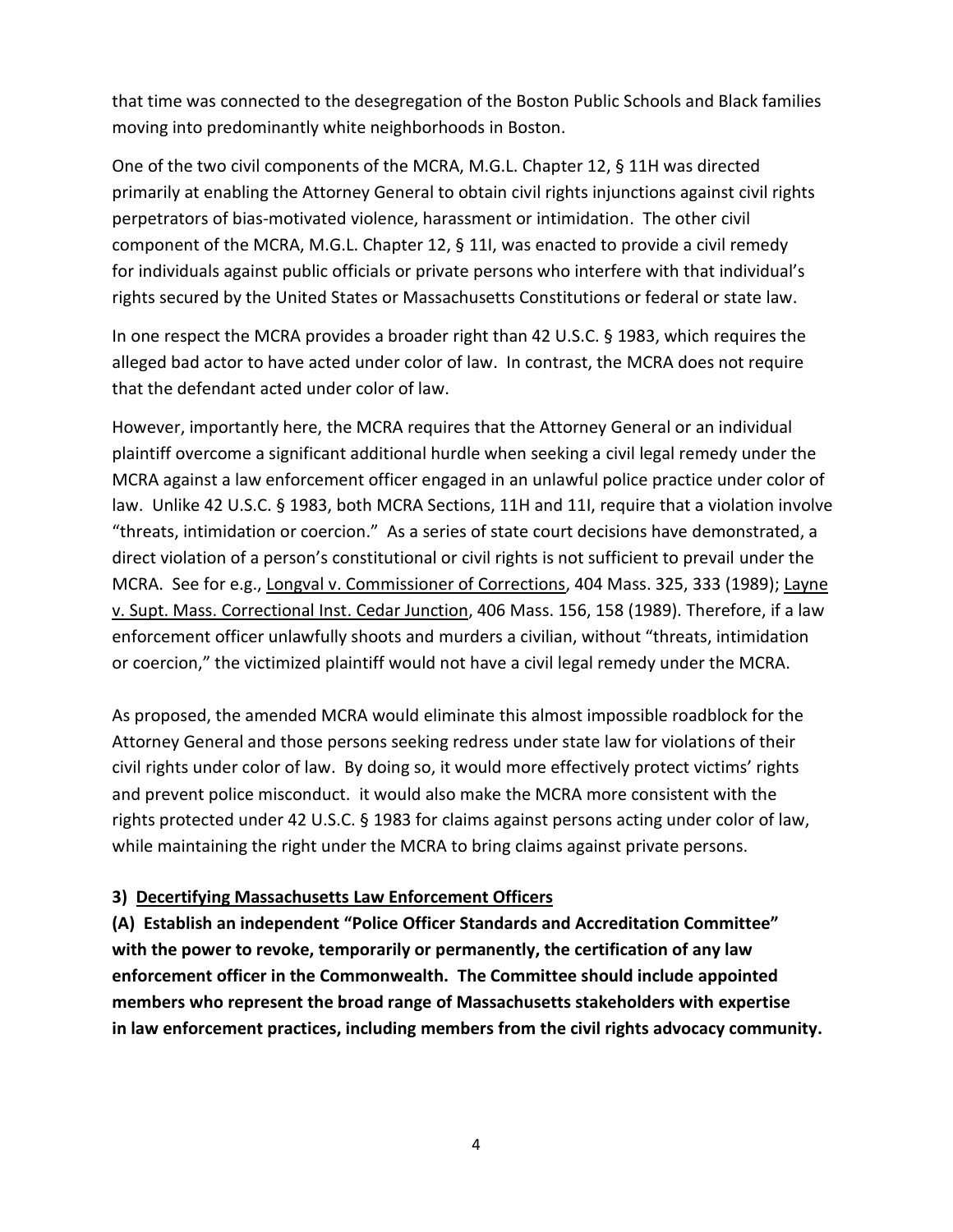**(B) Provide the Committee with the power to independently investigate and conduct revocation proceedings for any complaint of officer misconduct. The Committee should decertify an officer if found to have engaged in any form of significant misconduct. When decertified, the officer should be prohibited from serving as a law enforcement officer in the Commonwealth, unless or until their decertification is removed. A decertification decision should be appealable pursuant to M.G.L. Chapter 30A, and not to the Civil Service Commission, or any other agency or entity.**

#### **RATIONALE**

This police reform accountability provision assumes that the Legislature will adopt a certification and licensing system for law enforcement officers employed in the Commonwealth. As reported in the media, Massachusetts is one of only six states that currently has no licensing requirement for law enforcement officers. This is extraordinary when considering officers' power and legal authority to detain, search, arrest and use force, including deadly force, when at the same time, Massachusetts has licensing requirements for so many other professions.

There is general agreement that the current disciplinary system for law enforcement in the Commonwealth has been ineffective in addressing and holding accountable officers engaged in misconduct. Appropriate discipline is often long-delayed or not imposed at all. The "decertification" provision provides the broad outline for establishing an effective process to hold accountable law enforcement officers who have engaged in "any form of significant misconduct." This provision urges the Legislature to authorize "an independent 'Police Officer Standards and Accreditation Committee' with the power to revoke, temporarily or permanently, the certification of any law enforcement officer in the Commonwealth." As the provision states, "when decertified, an officer would be prohibited from serving as a law enforcement officer in the Commonwealth, unless or until their decertification is removed." Also, to streamline and make a more uniform process, the "decertification decision should be appealable pursuant to M.G.L. Chapter 30A, and not to the Civil Service Commission, or any other agency or entity."

#### **4) Banning Profiling**

**(A) Ban differential treatment of civilians by a law enforcement officer, department or agency based on actual or perceived race, color, ethnicity, national origin, immigration or citizenship status or sexual orientation and gender identity, whether intentional or evidenced by statistically significant data showing disparate treatment.**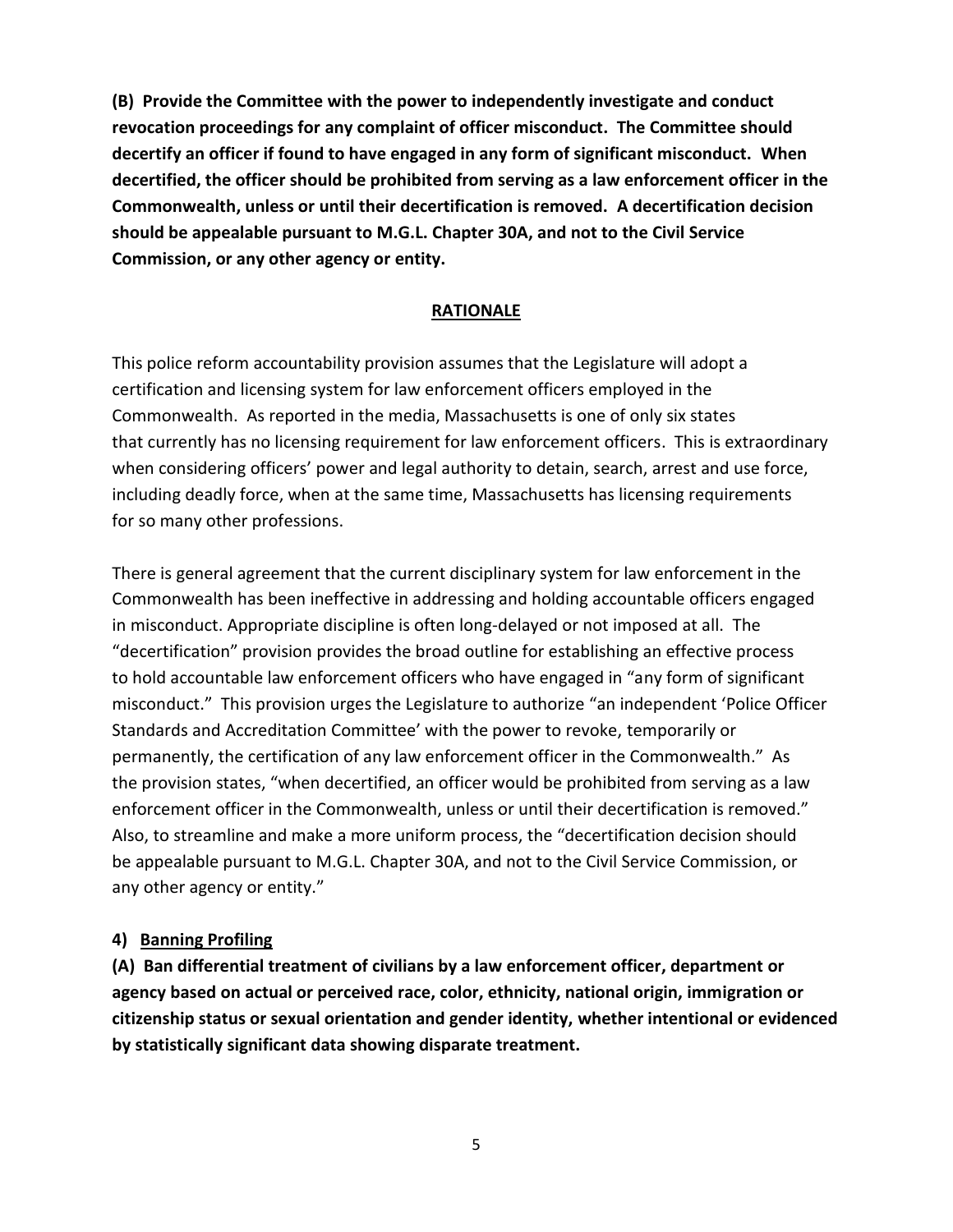**(B) Provide that whenever data shows a statistically significant disparity in traffic stops or traffic searches or in pedestrian stops, frisks or searches by a law enforcement officer or a law enforcement department or agency, based on actual or perceived race, color, ethnicity, national origin, immigration or citizenship status, or sexual orientation and gender identity, such data shall constitute rebuttable evidence sufficient to sustain a finding of profiling, constituting a violation of the Massachusetts Civil Rights Act, M.G.L. Chapter 12, §§ 11H and 11I.**

#### **RATIONALE**

The "Banning Profiling" provision builds on the data collection Resolution approved by the MBA's House of Delegates, as part of its adoption of a package of five criminal justice reform Resolutions in May 2017. The 2017 Resolution was titled, *"SUPPORTING ENHANCED DATA COLLECTION BY LAW ENFORCEMENT."* 

In the 2017 Resolution, the MBA urged its adoption "to promote effective, non-discriminatory policing, eliminate racial and gender profiling by law enforcement in Massachusetts, and enhance public trust and confidence in law enforcement by addressing the public perception that police use illegal forms of profiling." It urged that "law enforcement agencies and departments throughout the Commonwealth . . . collect and report demographic data (including but not limited to racial and gender data) in a uniform and standardized manner," and that the "state legislature . . . enact legislation similar to Chapter 228 of the Laws of 2000, 'An Act Providing for the Collection of Data Relative to Traffic Stops,' but expanding its applicability to include not only all traffic stops (identifying stops which resulted in a warning, citation, or arrest, and searches incident to traffic stops), but also pedestrian stops and encounters whenever a member of the public is interrogated, frisked, or searched by a law enforcement officer, including by a college or university law enforcement officer." The 2017 Resolution further stated that, "Whenever data suggests the potential that law enforcement agency or department may have engaged in racial or gender profiling, these agencies and departments should use the data analysis to identify and address the reasons for any racial or gender disparity in their traffic enforcement or pedestrian stops, and implement changes in policies, practices, supervision and training that would help ensure that racial or gender profiling is not occurring in their community and the Commonwealth."

Here, the "Banning Profiling" provision advocates for a state law that specifically bans profiling in "traffic stops or traffic searches or in pedestrian stops, frisks or searches." It also urges the Legislature to specifically authorize a civil rights cause of action under the MCRA in circumstances where a plaintiff is able to prove that such profiling was intentional, or by establishing it through "statistically significant data showing disparate treatment." This state cause of action under the MCRA would provide a strong incentive for law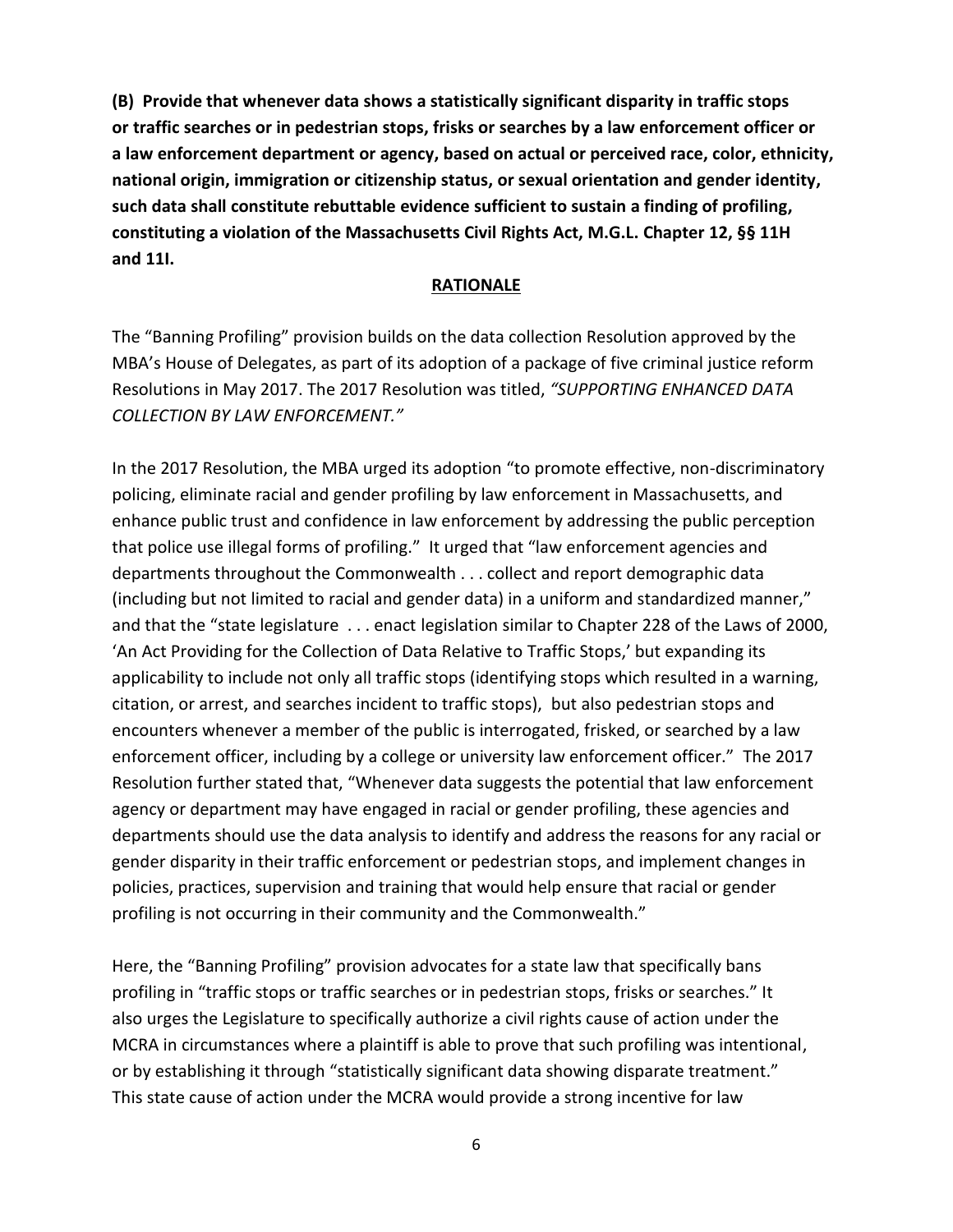enforcement departments and agencies to carefully monitor its data to identify and address any such "differential treatment," while at the same time providing a strong disincentive for individual officers or law enforcement departments and agencies from engaging in the banned forms of profiling.

## **5)****Providing for** *Respondeat Superior* **Liability for Law Enforcement Departments and Agencies**

**Amend the Massachusetts Civil Rights Act to provide that any law enforcement department or agency in the Commonwealth shall be held civilly liable and responsible for the acts and practices of any of its officers performed under color of state law, under** *Respondeat Superior.* **Liability should attach where an officer of that department or agency has been found to have violated a person's federal or state constitutional rights by a use of force that resulted in serious harm or death, or where an officer of that department or agency has been found to have failed to intervene where it was possible to prevent the use of unreasonable force by another officer or officers and where such force resulted in serious harm or death.** 

#### **RATIONALE**

The "*Respondeat Superior* Liability" provision would clearly establish through state law that law enforcement departments and agencies in the Commonwealth are legally responsible for the harm caused by their officers who have engaged in the most serious forms of police misconduct, in violation of a person's federal or state constitutional rights. Such liability would attach where an officer's misconduct, through their actions or failure to act, "results in serious harm or death." Presently, officers found responsible for misconduct through court judgment or agreement do not, except for the most extraordinary circumstances, pay-out-of-their-ownpocket the amount of damages awarded to a plaintiff, or any portion of the damages. Rather, the state or municipality itself indemnifies an officer found to have engaged in misconduct, including the most serious forms of misconduct.

Establishing a clear legal standard under state law for "*Respondeat Superior* Liability" for the most serious cases of police misconduct provides a needed legal remedy for individuals suffering serious harm or death by such unlawful policing practices. It would also motivate law enforcement departments and agencies, and the state and municipalities under which they serve, to make additional efforts to enhance their prevention and accountability measures. This includes creating more effective early warning systems to identify and address officers-in-trouble, improving needed supervision systems and training, and implementing more effective policies, standards of behavior, corrective action practices and disciplinary consequences.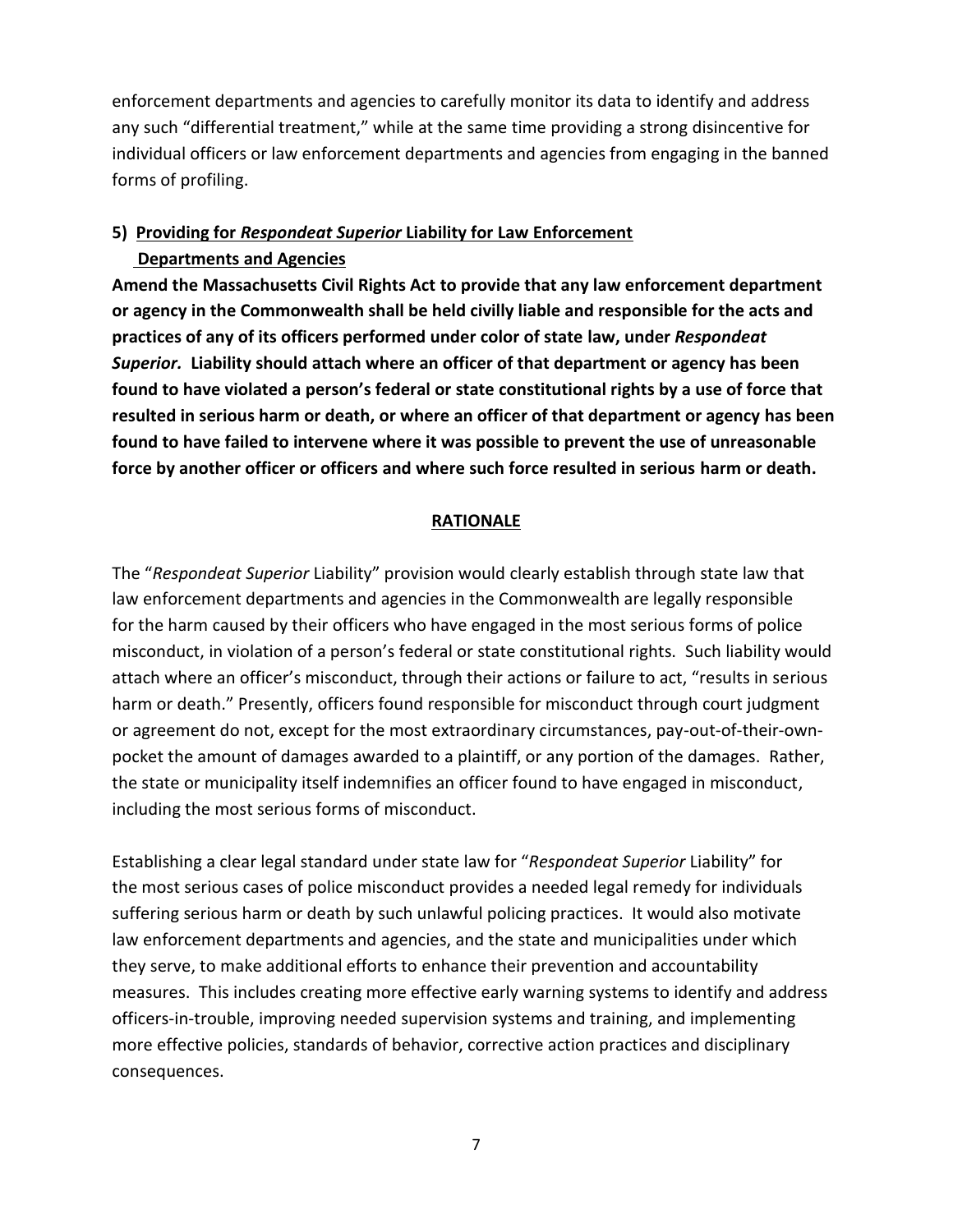## **6) Prohibiting Use of Choke-Holds**

**Prohibit law enforcement officers in the Commonwealth from using any form of choke-hold, including but not limited to applying pressure on the throat or windpipe, any action that restricts blood or oxygen flow to the brain or prevents or hinders breathing, or any other action that involves the placement of an object or any part of a law enforcement officer's body on or around a person's neck that limits the person's breathing or blood flow.**

#### **RATIONALE**

This provision asks the Legislature to explicitly prohibit the use of any form of choke-hold by law enforcement officers in the Commonwealth. Although a number of law enforcement departments and agencies either have policies that ban choke-holds or indicate that such restraint methods are not sanctioned, recent tragic events in policing make clear the imperative to explicitly prohibit and make illegal under state law all choke-hold-related practices.

#### **7) Authorizing Pattern and Practice Investigations by the Attorney General**

**Authorize the Massachusetts Office of Attorney General to investigate and bring a civil action for injunctive or other appropriate equitable or declaratory relief against any Massachusetts law enforcement department or agency, where the Attorney General has reasonable cause to believe that the department or agency has engaged in a pattern or practice of violating federal or state constitutional rights under color of law.**

#### **RATIONALE**

Under this provision, the Legislature would grant the Massachusetts Office of Attorney General ("AGO") with new, vitally important statutory authority and responsibility to hold law enforcement departments and agencies accountable to address and eradicate systemic forms of unlawful policing practices in the Commonwealth. The AGO would be granted statutory authority to investigate state and local law enforcement departments and agencies in Massachusetts believed to have engaged in a pattern or practice of unconstitutional or unlawful policing. If the investigation reveals such pattern or practice, the AGO would then have the explicit statutory authority to file a lawsuit in state or federal court to seek civil remedies, including an injunction to stop the identified unlawful practice(s) and specific performance to change such practice(s). This new AGO "pattern or practice" statutory authority would be similar to the authority statutorily provided to the U.S. Department of Justice.

A pattern or practice of institutionalized misconduct and systemic deficiencies must be fixed at an organizational level. A law enforcement department or agency cannot remedy the problem simply by holding individual officers accountable. When law enforcement departments and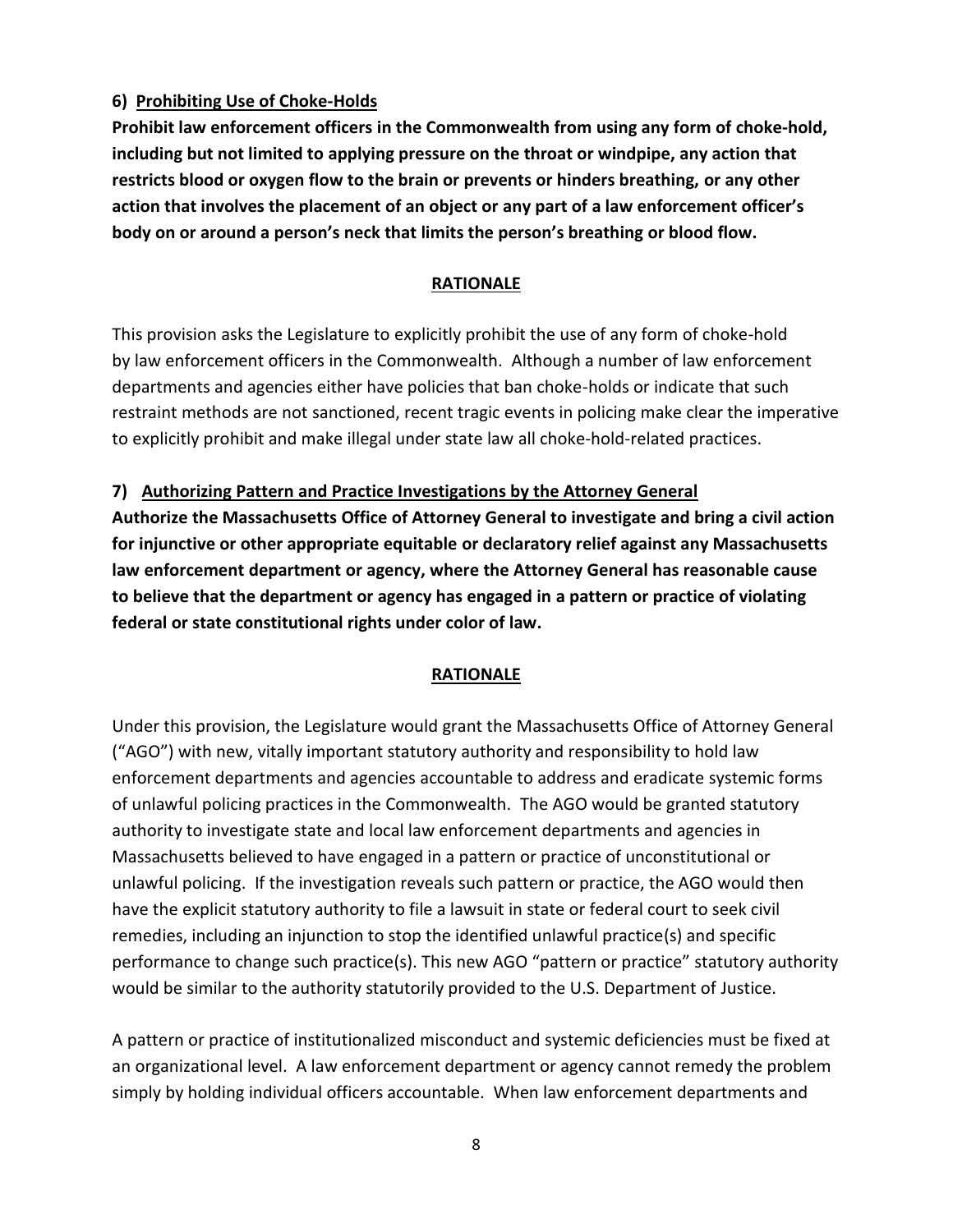agencies are held accountable by the AGO for a pattern or practice of misconduct, through a fair and impartial process, such actions will build community trust and confidence in our system of justice.

Granting the AGO this statutory authority is not only particularly important at this time, where the public has increasingly recognized racial injustice in policing practices, but also because presently the U.S. Department of Justice has almost completely abdicated its investigative and enforcement authority to address unlawful policing practices in the United States.

#### **8) Authorizing Independent Investigations by the Attorney General**

**Authorize the Massachusetts Office of Attorney General to act as an independent prosecutor, or appoint an independent special prosecutor, to investigate, and to prosecute a law enforcement officer when determined by the Attorney General or independent prosecutor to have violated a person's federal or state constitutional rights under color of law by a use of force that resulted in serious harm or death, or where an officer of that department or agency has been found to have failed to intervene where it was possible to prevent the use of unreasonable force by another officer or officers where such force resulted in serious harm or death.**

#### **RATIONALE**

Local prosecutors rely on law enforcement departments and agencies to gather evidence and testimony they need to successfully prosecute criminals. This can make it difficult for local prosecutors to investigate and prosecute the same officers they work with and rely upon. These serious criminal civil rights cases should not depend on law enforcement departments and agencies to investigate themselves. Additionally, District Attorney offices often have an actual or perceived conflict in prosecuting the officers they work with, or an actual or perceived predisposition to protect officers they work with from criminal culpability.

Under this proposed state statutory provision, the Massachusetts Office of Attorney General ("AGO") (or independent special prosecutor designee) would be authorized to investigate and, where appropriate, prosecute cases where a law enforcement officer causes serious harm or death to a civilian, and cases where a civilian alleges criminal misconduct against a law enforcement officer. Data from research and studies establishes that people of color disproportionately suffer as a result of police misconduct and violence with devastating consequences.<sup>3</sup>

<sup>&</sup>lt;sup>3</sup> [https://www.aclum.org/sites/default/files/wp-content/uploads/2015/06/reports-black-brown-and](https://www.aclum.org/sites/default/files/wp-content/uploads/2015/06/reports-black-brown-and-targeted.pdf)[targeted.pdf](https://www.aclum.org/sites/default/files/wp-content/uploads/2015/06/reports-black-brown-and-targeted.pdf)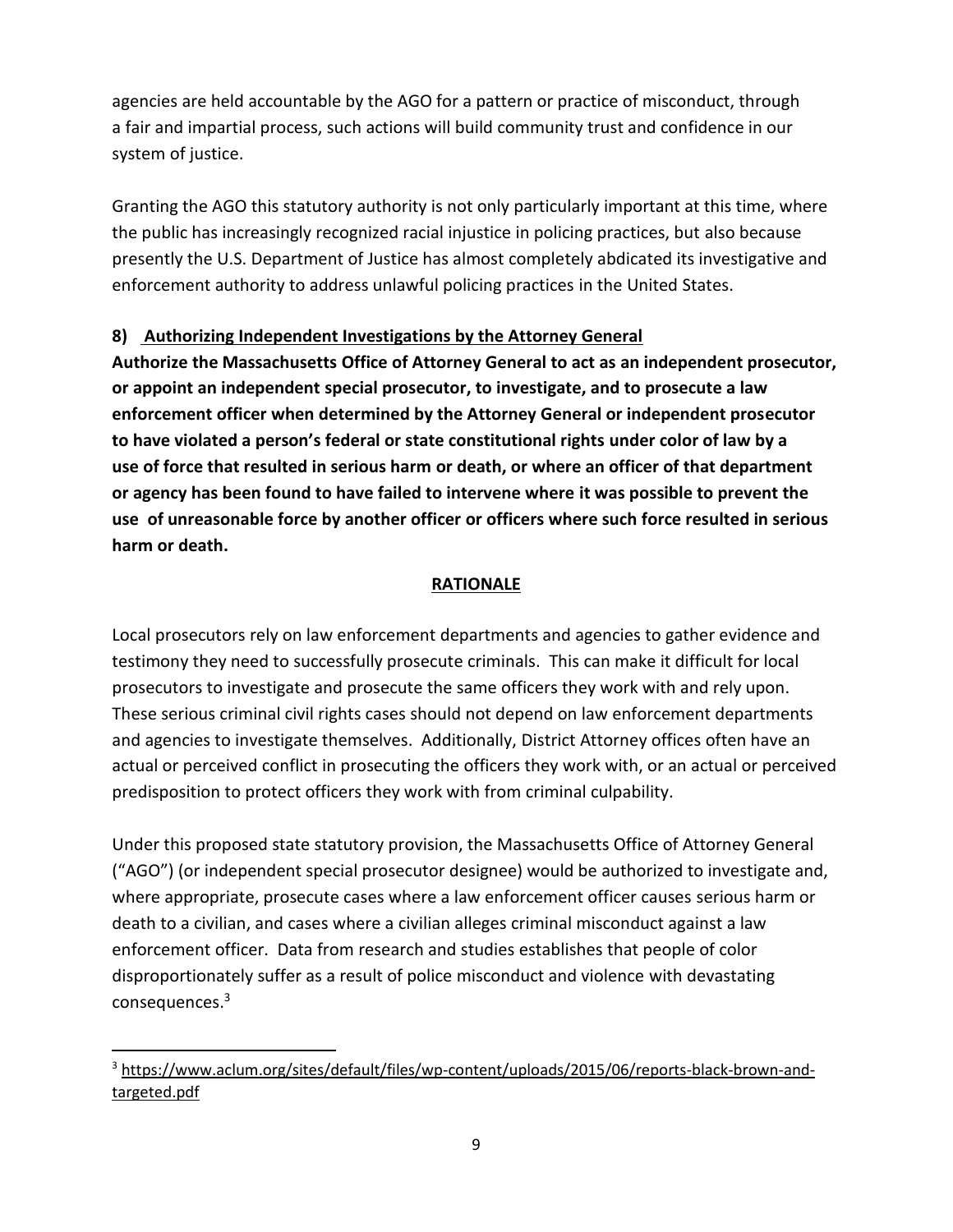The AGO (or independent special prosecutor designee) involvement in investigating serious officer misconduct is not only imperative to alleviate the public's valid concerns of potential conflicts of interest, but also to help promote and build trust of community members in law enforcement in Massachusetts. Providing the AGO (or independent special prosecutor designee) the authority to independently investigate, and prosecute, where appropriate, for serious misconduct that results in devastating injuries or death, also serves the goal of increasing police accountability.

#### **9) Mandating the Duty to Intervene**

**(A) Require that an officer who observes another officer using physical force, including deadly physical force, beyond that which is necessary or objectively reasonable based on the totality of the circumstances, to intervene to prevent the use of unreasonable force unless intervening would result in imminent harm to the officer or another identifiable individual.** 

**(B) Require that an officer who observes another officer using physical force, including deadly physical force, beyond that which is necessary or objectively reasonable based on the totality of the circumstances to report the incident to their direct supervisor as soon as reasonably possible but not later than the end of that officer's shift.** 

**(C) Provide that an officer who has a duty to intervene and fails to do so may be held liable jointly and severally, and may be held criminally responsible, along with any officer who used unreasonable force for any injuries or death caused by such officer's unreasonable use of force.** 

#### **RATIONALE**

Mandating law enforcement officers to intervene and report excessive use of force is necessary to build community trust in law enforcement, especially in disenfranchised and over-policed neighborhoods in the Commonwealth. One of the reasons for community distrust of law enforcement departments and agencies is the perception that officers are often not held accountable. Sworn law enforcement officers have an obligation to protect the public, and to prevent their fellow officers from violating the law. Therefore, law enforcement officers should have the individual responsibility to intervene and stop any other officer from committing an unlawful or improper act, including but not limited to acts of brutality, abuses of authority and any other criminal act or major violation of their respective departmental or agency policies and procedures. Therefore, the Legislature should statutorily mandate a duty to intervene and report when law enforcement officers witness incidents of other officers using physical force, including deadly physical force, beyond that which is necessary or objectively reasonable. This would place an affirmative duty on all officers to police themselves.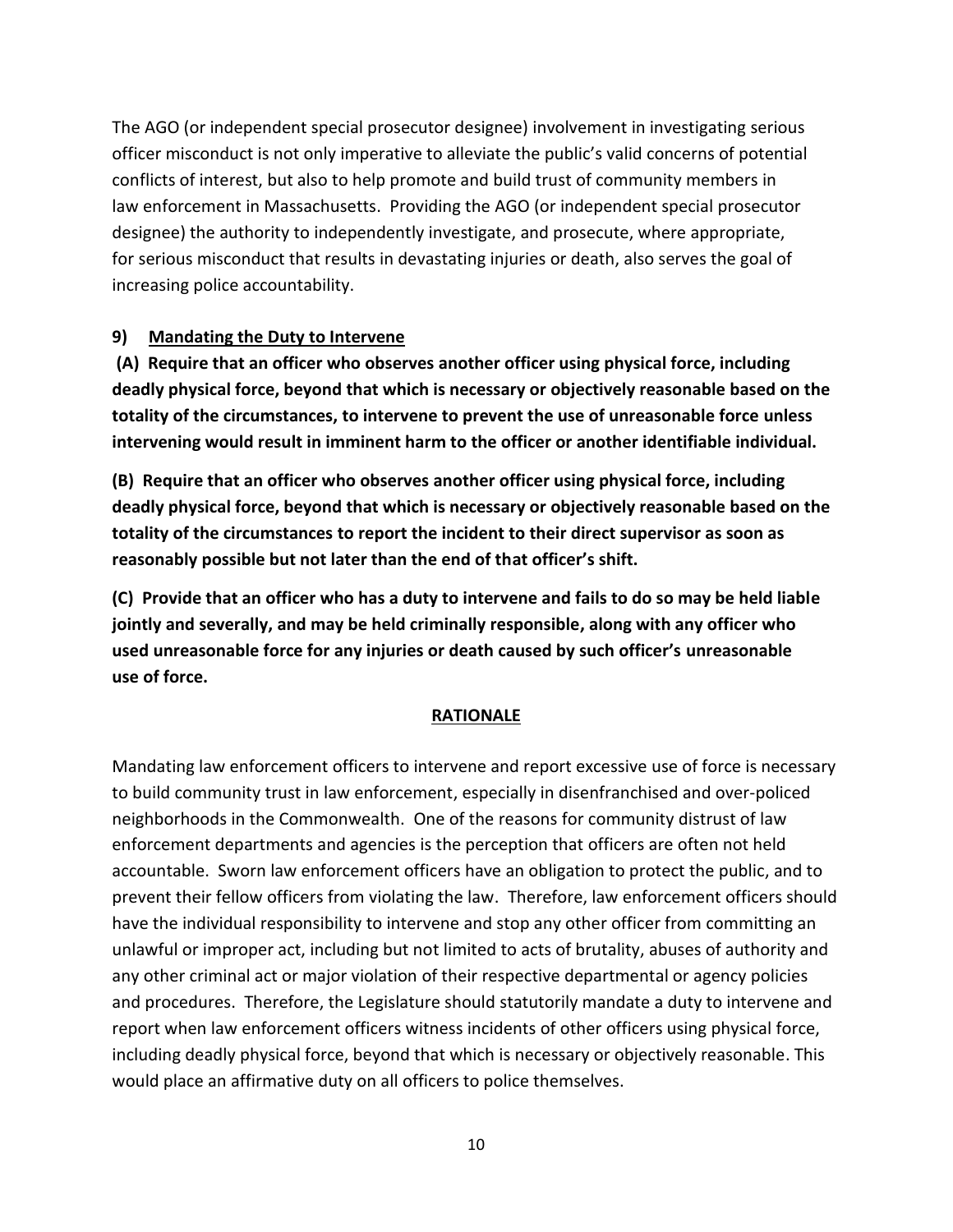**10) Improving Response to Mental Health Crises and Promoting Law Enforcement Wellness (A) Require "Crisis Intervention Team" Training ("CIT"), using a minimum forty (40) hour module, and de-escalation training for 911 dispatchers, first responders and all new recruits to properly screen and assess calls. The initial training of 911 dispatchers should focus on skills that will equip and enable them to properly identify and divert mental health-related calls to a qualified mental health professional and/or CIT-trained officer.**

**(B) Institute as a best practice having a co-responder clinician available to all police officers, including CIT-trained officers, to respond to appropriate calls on all shifts. This would include utilizing mobile-crisis clinicians, and peer support for officers and persons in crisis, in order to provide responding teams with the ability to make immediate and effective diversion referrals focused on connecting people to care.**

**(C) Provide officer wellness and comprehensive trauma-informed training and resources to fully support officers and enable them to provide appropriate response and meaningful engagement with members of the community. Adequate resources and training should include, but not be limited to, discussion of personal and family mental health, development of effective two-way communication skills and strategies about job and personal stress, detailed discussion about support available through the confidential and trusted Employee Assistance Program ("EAP"), peer counseling, personal crisis intervention, and cultivation and maintenance of a healthy work environment.**

**(D) Educate police departments and agencies about existing funding and availability of training to ensure adequate training both qualitatively and quantitatively, with effective grant research and application procedures in place and in coordination with regional training.**

#### **RATIONALE**

Police and other law enforcement officers are often placed in unique positions where they respond to calls involving persons in mental health crises. Many, however, lack the formal training to safely and effectively deal with these types of situations. Often, a person who is experiencing a mental health crisis may appear to be non-compliant and is therefore placed under arrest for charges such as disorderly conduct or resisting arrest, when in fact they are unable to process the instructions given by officers. CIT training that emphasizes effective communication, de-escalation, and education about mental health concerns, will equip responders with tools to alleviate anxiety and agitation associated with persons in crisis.

While CIT training is geared toward addressing the needs of those they encounter in the community, officers also gain insight into self-care. Because they often see themselves as

11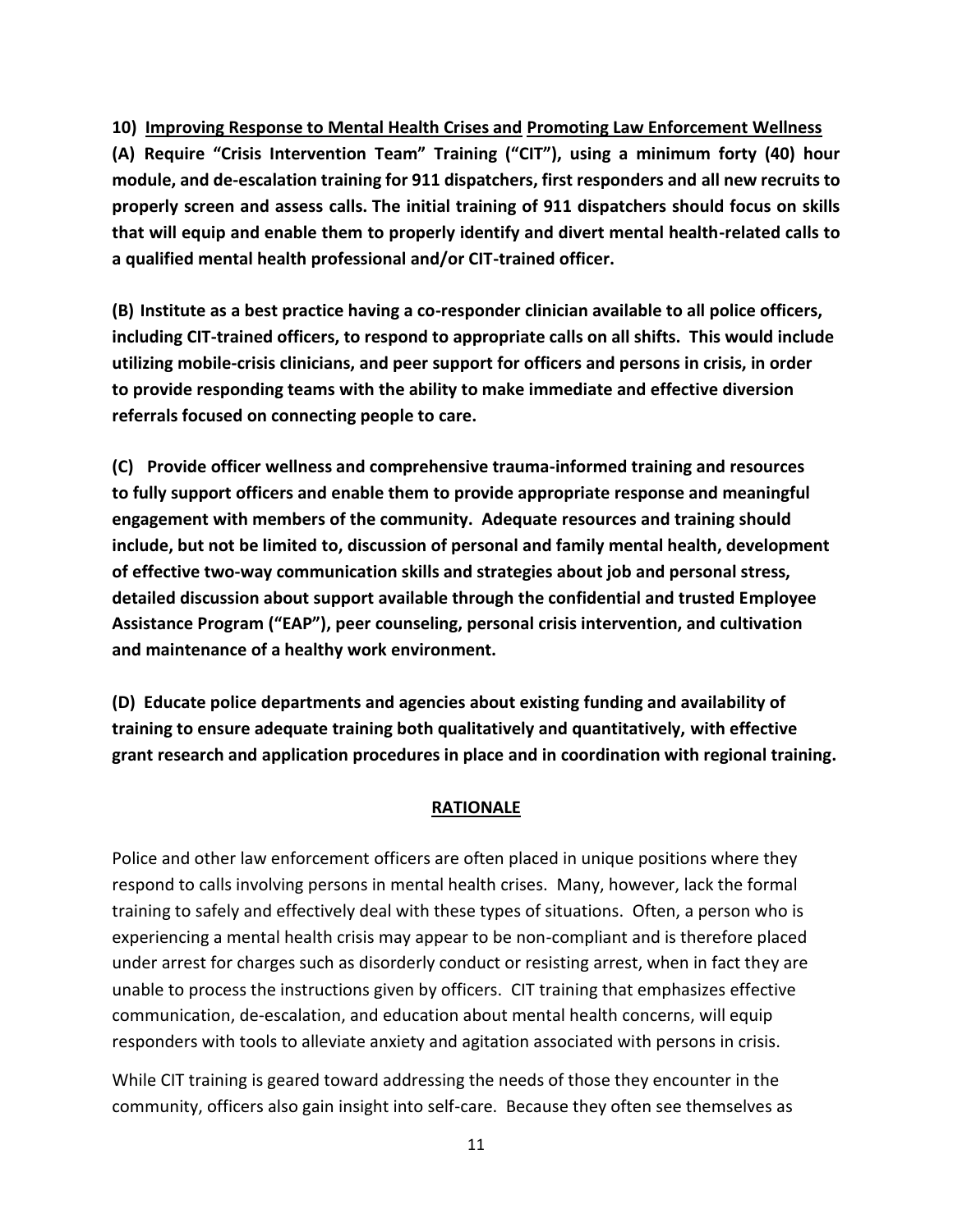caregivers, they may be reluctant to admit or not realize that they themselves also need help. Officer wellness plays a critical role in police work. While an officer's wellness is normally measured by physical fitness, mental health is as essential as physical health. The daily stress endured by police officers can have serious implications on both their physical and psychological well-being and may impact their initial on-scene assessment and response. Additionally, long hours often cause sleep deprivation and cumulative stress which builds as a consequence of the inability to decompress from daily challenges, adding to existing personal and family pressures. The outcome of a traumatic encounter may weigh heavily on an officer's ability to see things clearly. Along with responding to the mental health concerns of those they encounter on scene, preservation of their own mental health for some is a persistent concern. The stressors of police work have serious consequences to officer safety and overall wellness.

Therefore, police officers should receive adequate training and supportive services, when needed. These services should include access to counseling through credible, independent, offsite employee assistance programs, access to psychological services and access to peersupport groups who can provide confidential services to officers. As we support the idea of CIT training for officers to encourage healthy interactions between officers and persons in crisis, we should support the importance of good health and wellness for police officers. Through training and these services, officers can learn to identify and process trauma in a healthy way.

At the time of response, police officers can readily access criminal history but have little or no information about the person's mental health situation. Lack of CIT training impedes comprehensive need assessments. Assessments are more difficult because the person in crisis may not be able to explain what they are experiencing. As a result, they may respond to an officer's inquiries in a manner perceived as dangerous by an officer who is not CIT trained. This has the potential to escalate the interaction and result in an inappropriate arrest or unnecessary restraint, rather than diversion to treatment. While well-intentioned, if inadequately trained, an officer's response may not be effective.

CIT training promotes necessary partnerships between law enforcement, mental health and advocacy communities. These relationships enable better responses by fostering coordination with community mental health professionals and co-responders who provide peer counseling, or diversion to facilities that address crisis and trauma issues. Along with providing a more effective response, utilization of these resources, which are often provided by grant-funded organizations, saves money.

A greater and continuous focus on mental health and policing is imperative to create community interactions which promote the safety and personal dignity of persons with mental illness as well as the officers involved. Mandated CIT and officer wellness trainingenhances officer health and safety, while equipping them with the skills and support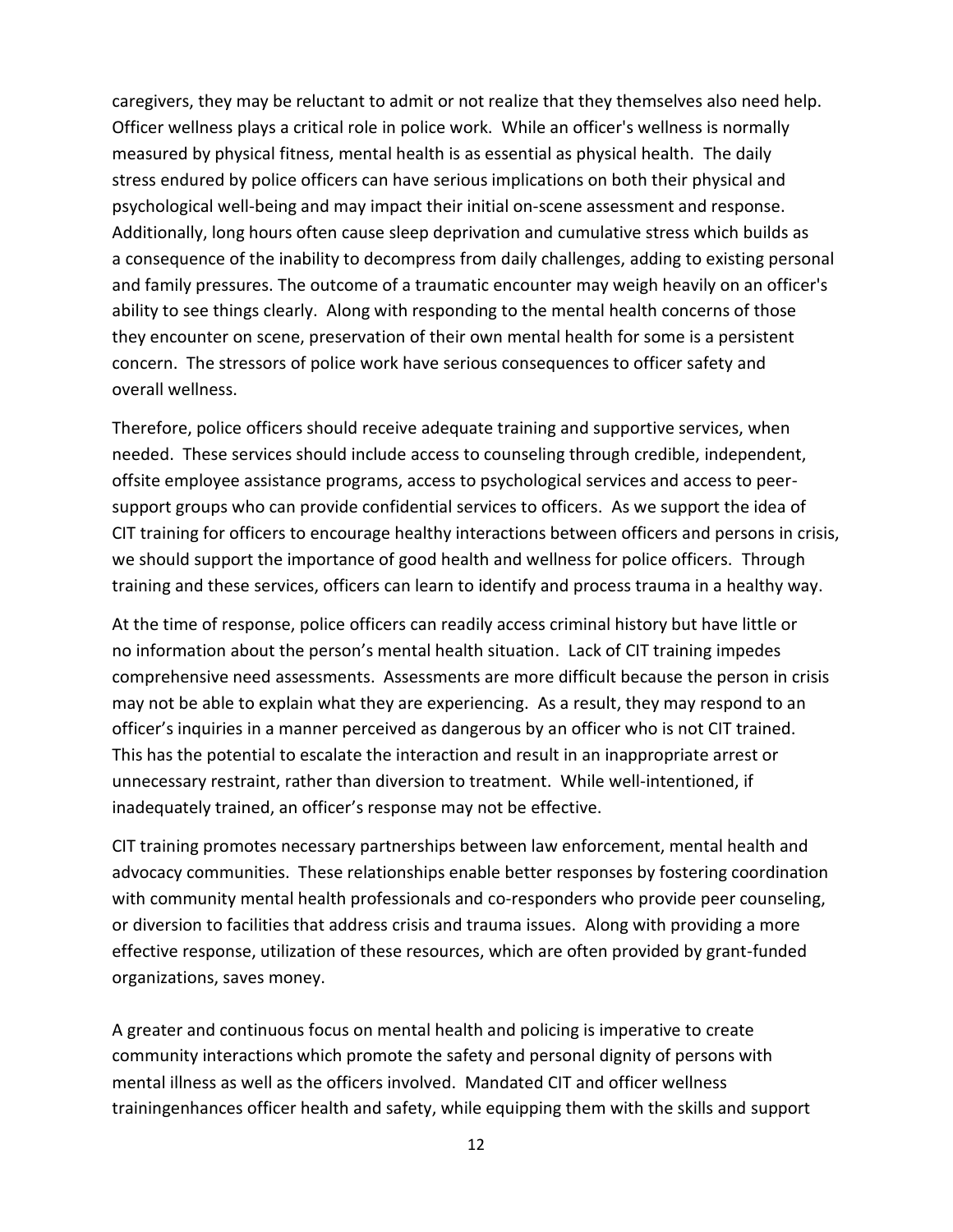needed to respond appropriately. Necessary funding and resources should be made available for the purpose of integrating these services and critical training for police officers.

# **11) Enhancing Law Enforcement Training**

**(A) The Commonwealth should develop and adopt model, standardized statewide training modules for mandatory implementation by all police academies and all law enforcement departments and agencies for recruit and in-service training. This mandatory training should include regular and effective training on bias and cultural competency, use of force, de-escalation, and mental health and officer wellness, to help ensure empathetic, skilled and lawful interactions with people of different races, religions, backgrounds and cultures, including members of the LGBTQ community.** 

**(B) Any additional, specialized in-service training, as set forth in Section (A), should be incentivized by rewarding trainees with preference and/or points for promotion.** 

**(C) All law enforcement departments and agencies should use body-camera footage (when available) and enhanced data collection as a training tool to identify and implement best practices.** 

# **RATIONALE**

Model, standardized statewide training on bias and cultural competency, use of force, de-escalation, and mental health and officer wellness, starting at the police academy and continuing while in-service, is essential to the safety and well-being of officers. It also helps build departments and agencies that better reflect the ideals of the community they serve and protect. Mandated, standardized statewide training also offers an avenue for police reform that is rooted in evidence-based learning, with particular attention paid to implicit bias and cultural competency training. Curriculum should include education on the history of slavery, lynching and systemic institutionalized racism, especially in the criminal legal system.

In-service trainings should be implemented regularly throughout an officer's career to create awareness of prejudices and biases. In addition, the use of body-worn camera footage (when available) and enhanced data collection can assist in identifying patterns of bias, best practices in policing and serve as a useful training and accountability tool. Studies have shown that reorienting training towards a non-stress model which emphasizes academic achievement, de-escalation, cultural competence, physical training and a supportive instructor-trainee relationship is more conducive to training officers that embody the ideals of just-policing.<sup>4</sup> Rewarding officers who demonstrate a commitment by participating in additional, specialized in-service training by receiving promotion preference points, will encourage officers to evolve

<sup>4</sup> [https://cops.usdoj.gov/pdf/taskforce/taskforce\\_finalreport.pdf](https://cops.usdoj.gov/pdf/taskforce/taskforce_finalreport.pdf)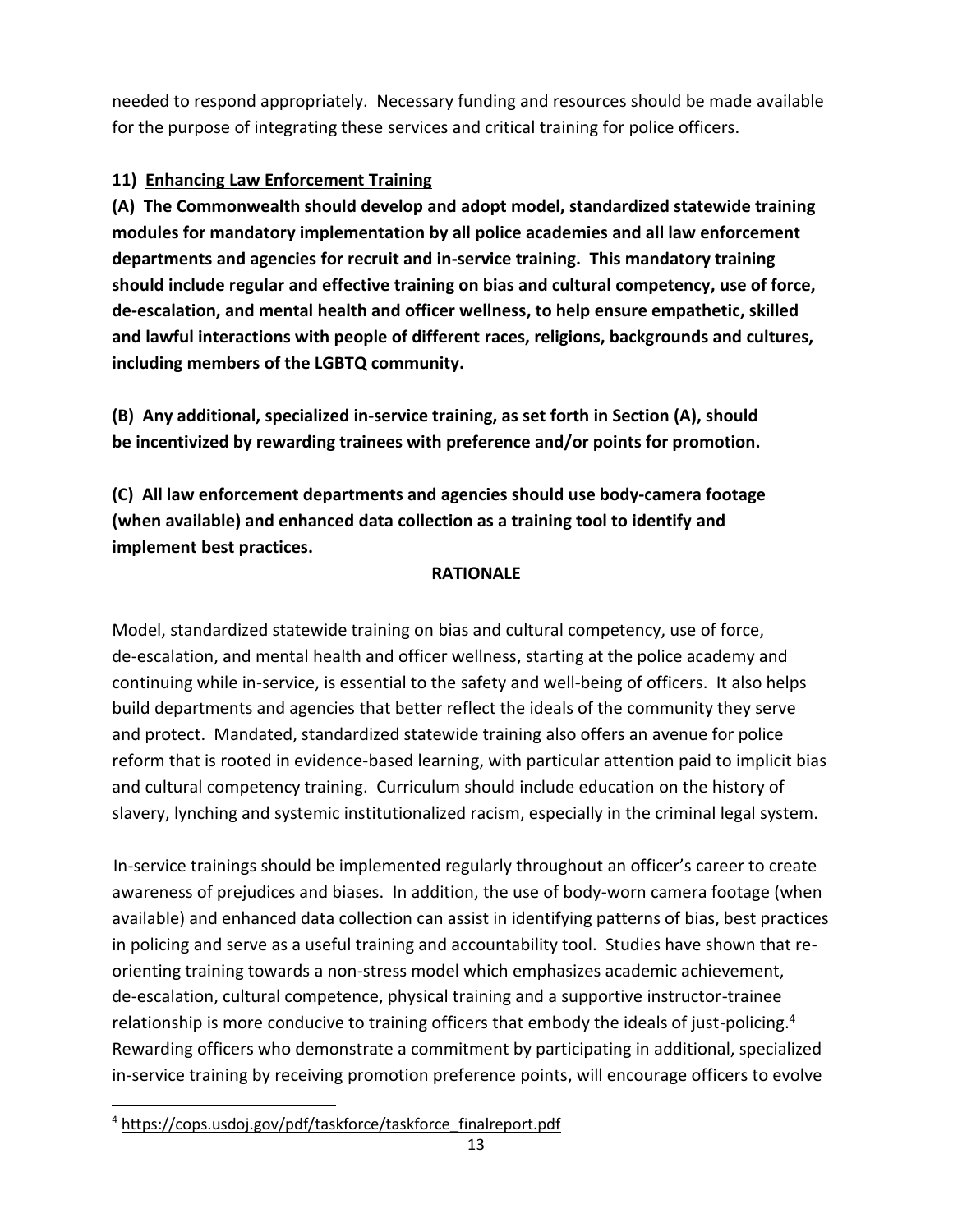and adapt to the needs of their community. The selection process for officers to participate in additional, specialized training should be fair, equitable, open and transparent, and promotes diversity. In advocating for enhanced additional training for law enforcement officers, the MBA will join leading justice reform organizations such as the NAACP, the American Civil Liberties Union, the Institute for Criminal Justice Reform, and in the recent past, by the U. S. Department of Justice.

## **12) Increasing Diversity in Hiring**

**(A) All Massachusetts law enforcement departments and agencies should commit the necessary resources to engage in thoughtful and targeted recruitment and hiring to ensure that they reflect the diversity and values of the communities they serve, address issues of structural and institutional racism and promote equitable and inclusive workplaces for all their officers.**

**(B) Every law enforcement department and agency should hire a Chief Diversity Officer or utilize their municipal or agency's Chief Diversity Officer to ensure a diverse and inclusive recruitment and promotion process and workplace, promote improved training and community engagement, and to safeguard the due process concerns of officers facing disciplinary actions.** 

## **RATIONALE**

Investing resources to expand hiring and recruiting efforts to foster diversity and inclusion will lead to law enforcement departments and agencies that reflect the communities they serve. Focusing on targeted recruitment will help address the disparity that persists between the percentage of white officers and the percentage of white community members. In Massachusetts, every law enforcement department and agency has a higher percentage of white officers than the percentage of white community members. For example, the Boston Police Department is comprised of 65.5% white officers while the city is comprised of only 46.1% white residents.<sup>5</sup> In Lowell, 80.8% of the police force is white, but only 51.8% of their residents are white.<sup>6</sup> In Springfield, 63.6% of the officers in the police department are white, but only 35% of their residents are white.<sup>7</sup> In conjunction with targeted recruiting and hiring, enhanced data collection to track recruitment efforts, applicant pools and new hires will identify areas that require a greater focus.

<sup>&</sup>lt;sup>5</sup> [https://www.governing.com/gov-data/safety-justice/police-department-officer-demographics](https://www.governing.com/gov-data/safety-justice/police-department-officer-demographics-minority-representation.html)[minority-representation.html](https://www.governing.com/gov-data/safety-justice/police-department-officer-demographics-minority-representation.html)

<sup>6</sup> [https://www.governing.com/gov-data/safety-justice/police-department-officer-demographics](https://www.governing.com/gov-data/safety-justice/police-department-officer-demographics-minority-representation.html)[minority-representation.html](https://www.governing.com/gov-data/safety-justice/police-department-officer-demographics-minority-representation.html)

 $^7$  [https://www.governing.com/gov-data/safety-justice/police-department-officer-demographics](https://www.governing.com/gov-data/safety-justice/police-department-officer-demographics-minority-representation.html)[minority-representation.html](https://www.governing.com/gov-data/safety-justice/police-department-officer-demographics-minority-representation.html)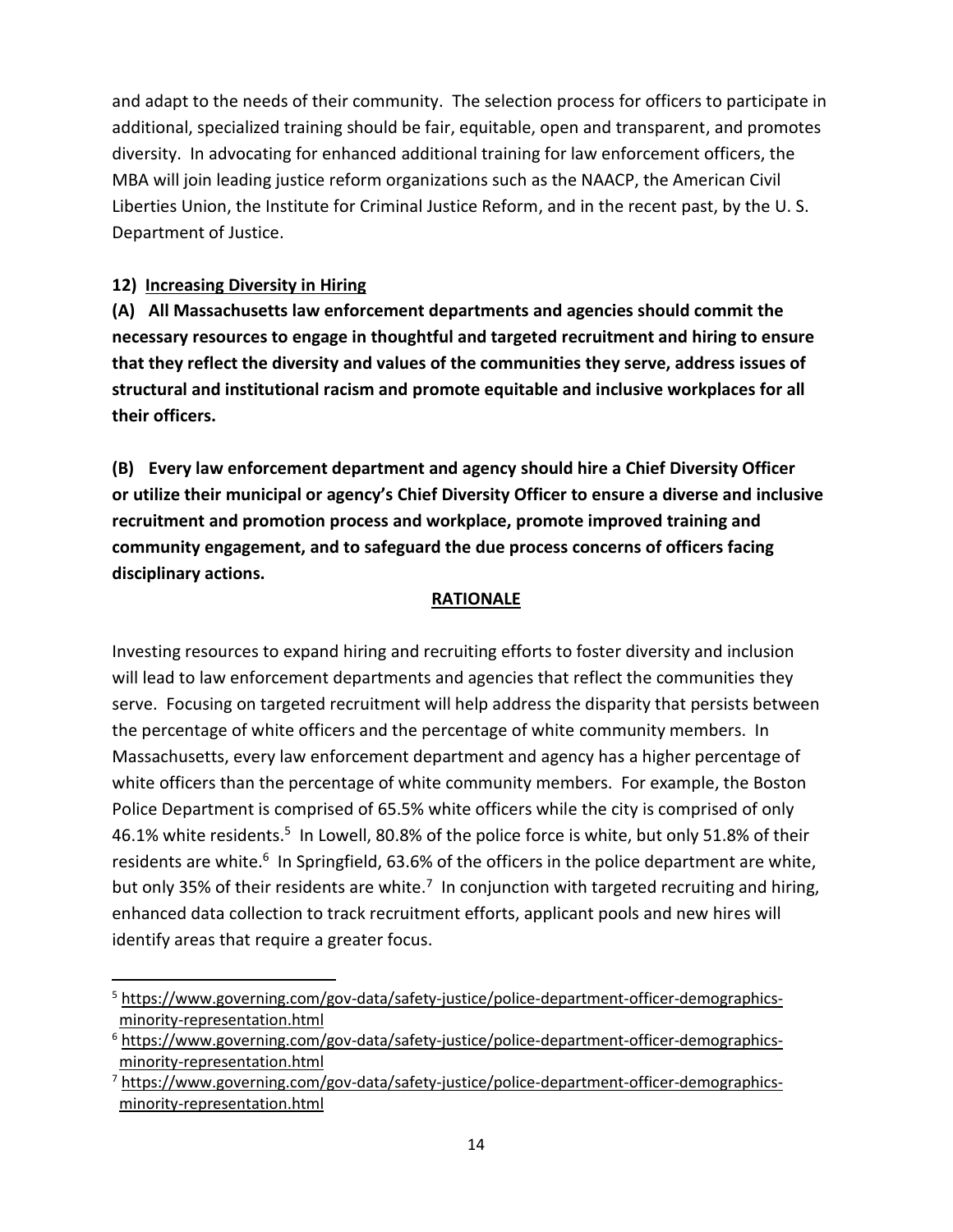By engaging in targeted recruiting, law enforcement departments and agencies will have the opportunity to hire officers that possess the character traits and social skills that enable effective policing and positive community relationships. Encouraging departments and agencies to establish longer residency requirements for applicants will allow for officers with deeper ties to the communities they serve and ensure that the departments and agencies themselves are an accurate reflection of those communities.

Re-envisioning recruiting efforts to attract "guardians" to law enforcement by focusing less attention on the "warrior" role of policing and more attention towards community caretaking will foster a more holistic, community-oriented police force. Special consideration should be given to candidates who have engaged in activities that support characteristics and skills the department or agency is looking for, such as community service and/or volunteer activities that demonstrate the ability to work with diverse communities in different settings. In addition, utilizing input from civilian employees/officers and community stakeholders in the recruitment and hiring process will help build relationships between the police and the communities they serve, and help ensure that each community's specialized needs are met.

Utilizing a Chief Diversity Officer ("CDO") is an essential component in achieving a diverse and inclusive law enforcement department or agency. A CDO works across the organizational structure to optimize diverse and inclusive hiring in departments or agencies to help to align diversity and inclusion goals with desired outcomes, and respond to changes or policies that affect the organizational structure. CDO's develop and manage data-based diversity and inclusion strategies, identify new programs or initiatives that can bolster diversity within the organization and oversee employee complaints related to discrimination, harassment and disciplinary action. In particular, a CDO serves as a liaison between the department or agency and the unions representing the officers, and facilitates conversations between the entities with the potential to create inclusive, cultural and structural change in both organizations.

Additionally, authorizing the Governor to appoint a State Police Colonel from outside the ranks of the State Police would expand the pool of applicants the Governor can consider for the position and could help spur some of the needed culture changes described above. A State Police Colonel from outside its ranks could offer a fresh perspective on law enforcement practices and implement best practices learned from departments or agencies she or he has previously worked with. $8$  Studies have shown that outside hires in the corporate world are more successful than inside hires in reversing poor performance practices and implementing major transformations.<sup>9</sup>

[https://www.dispatch.com/news/20181224/for-first-time-next-columbus-police-chief-could-come](https://www.dispatch.com/news/20181224/for-first-time-next-columbus-police-chief-could-come-%20from-outside-division)[from-outside-division](https://www.dispatch.com/news/20181224/for-first-time-next-columbus-police-chief-could-come-%20from-outside-division)

<sup>9</sup> <https://sloanreview.mit.edu/article/when-is-an-outsider-ceo-a-good-choice/>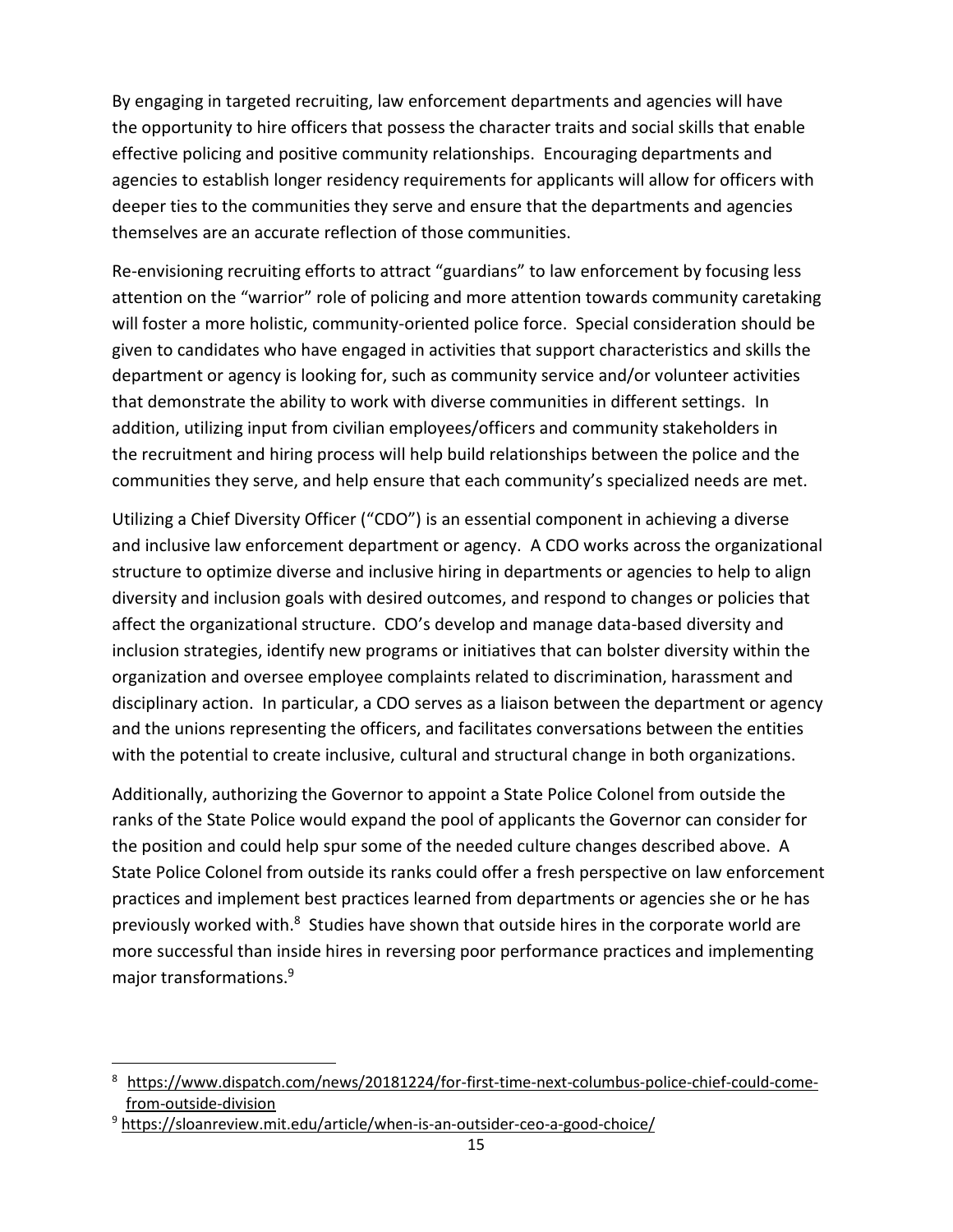## **13) Creating Statewide State Police Cadet Training Program**

**(A) Create a statewide State Police cadet program that emphasizes the recruitment of women, persons of color and individuals who are proficient in non-English languages that are widely spoken in communities across Massachusetts.** 

**(B) Encourage municipal police departments and other law enforcement agencies to implement similar cadet programs.** 

**(C) Ensure that those who have successfully completed cadet programs are given hiring preferences above other groups that also receive preferences.**

# **RATIONALE**

Law enforcement cadet programs primarily recruit young adults and have longer residency requirements than officer hiring programs.<sup>10</sup> Newly recruited police cadets may more accurately reflect the communities they serve. Law enforcement departments and agencies can utilize cadet programs to further improve organizational diversity and to break down language barriers within communities. $11$  Ensuring that those who have successfully completed cadet programs receive hiring preferences above other groups will aid in creating more diverse and effective law enforcement departments and agencies, as well as improve community engagement and trust.

# **14) Expanding Civilian Rank Preferences and Giving More Weight to Non-Standardized Portions of Entrance and Promotional Exams**

**(A) Law enforcement departments and agencies throughout the Commonwealth should expand civilian rank preferences to include factors such as gender, race, foreign language proficiency and sexual orientation to help ensure diverse applicant pools.** 

**(B) Law enforcement departments and agencies should give greater weight to nonstandardized portions of officer entrance and superior officer examinations to better reflect how applicants and officers interact with members of the community, and to reduce the impact of standardized tests that are often designed with implicit racial, cultural and socioeconomic biases.**

<sup>10</sup> <https://www.boston.gov/departments/police/police-cadet-program>

<sup>11</sup> <https://turnto10.com/news/local/massachusetts-police-departments-look-to-cadet-programs-> to-aidin-recruitment